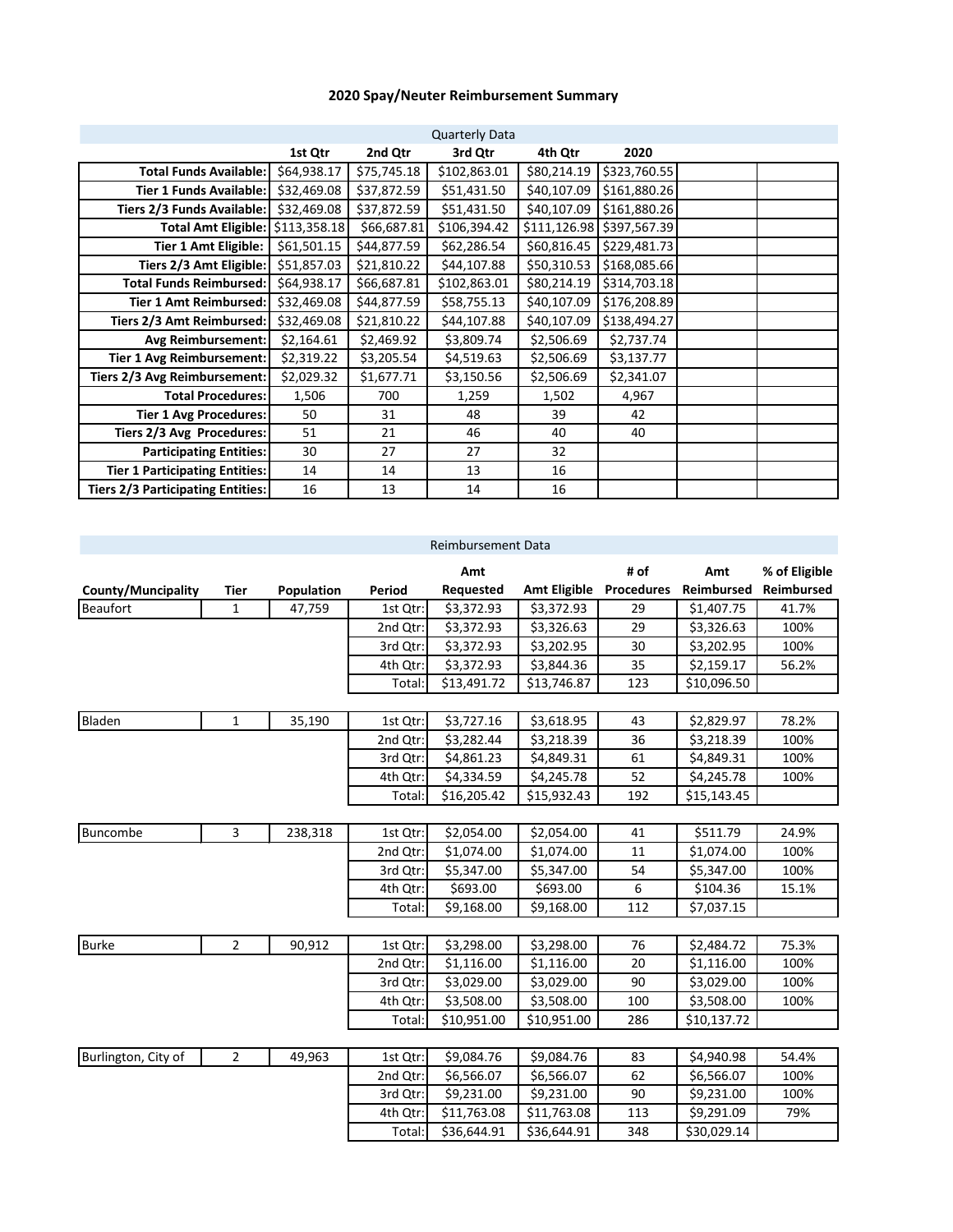| Cabarrus   | 3              | 178,011 | 1st Qtr: | \$810.00    | \$810.00    | 19  | \$318.79    | 39.4% |
|------------|----------------|---------|----------|-------------|-------------|-----|-------------|-------|
|            |                |         | 2nd Qtr: | \$250.00    | \$250.00    | 6   | \$250.00    | 100%  |
|            |                |         | 3rd Qtr: | \$580.00    | \$580.00    | 13  | \$580.00    | 100%  |
|            |                |         | 4th Qtr: | \$585.00    | \$585.00    | 13  | \$297.82    | 50.9% |
|            |                |         | Total:   | \$2,225.00  | \$2,225.00  | 51  | \$1,446.61  |       |
|            |                |         |          |             |             |     |             |       |
| Caldwell   | $\mathbf 1$    | 83,029  | 1st Qtr: | \$4,605.00  | \$4,605.00  | 99  | \$2,762.73  | 60%   |
|            |                |         | 2nd Qtr: | \$0.00      | \$0.00      | 0   | \$0.00      | 0%    |
|            |                |         | 3rd Qtr: | \$0.00      | \$0.00      | 0   | \$0.00      | 0%    |
|            |                |         | 4th Qtr: | \$4,365.00  | \$4,365.00  | 97  | \$3,441.46  | 78.8% |
|            |                |         | Total:   | \$8,970.00  | \$8,970.00  | 196 | \$6,204.19  |       |
|            |                |         |          |             |             |     |             |       |
| Chowan     | $\mathbf 1$    | 14,793  | 1st Qtr: | \$5,010.00  | \$4,865.18  | 47  | \$4,865.18  | 100%  |
|            |                |         | 2nd Qtr: | \$2,025.00  | \$1,972.50  | 20  | \$1,972.50  | 100%  |
|            |                |         | 3rd Qtr: | \$3,880.00  | \$3,743.80  | 33  | \$3,743.80  | 100%  |
|            |                |         | 4th Qtr: | \$3,565.00  | \$3,481.30  | 39  | \$3,481.30  | 100%  |
|            |                |         | Total:   | \$14,480.00 | \$14,062.78 | 139 | \$14,062.78 |       |
| Cumberland | $\mathbf 1$    | 319,431 | 1st Qtr: | \$1,095.00  | \$1,084.60  | 16  | \$116.39    | 10.7% |
|            |                |         | 2nd Qtr: | \$472.48    | \$436.20    | 6   | \$436.20    | 100%  |
|            |                |         | 3rd Qtr: | \$1,374.50  | \$1,008.52  | 12  | \$500.55    | 49.6% |
|            |                |         | 4th Qtr: | \$405.00    | \$405.00    | 4   | \$37.45     | 9.2%  |
|            |                |         | Total:   | \$3,346.98  | \$2,934.32  | 38  | \$1,090.59  |       |
|            |                |         |          |             |             |     |             |       |
| Dare       | $\overline{2}$ | 33,920  | 1st Qtr: | \$0.00      | \$0.00      | 0   | \$0.00      | 0%    |
|            |                |         | 2nd Qtr: | \$0.00      | \$0.00      | 0   | \$0.00      | 0%    |
|            |                |         | 3rd Qtr: | \$0.00      | \$0.00      | 0   | \$0.00      | 0%    |
|            |                |         | 4th Qtr: | \$226.00    | \$226.00    | 4   | \$226.00    | 100%  |
|            |                |         | Total:   | \$226.00    | \$226.00    | 4   | \$226.00    |       |
|            |                |         |          |             |             |     |             |       |
| Davidson   | $\overline{2}$ | 162,878 | 1st Qtr: | \$3,940.00  | \$3,940.00  | 68  | \$1,240.22  | 31.5% |
|            |                |         | 2nd Qtr: | \$790.00    | \$790.00    | 14  | \$790.00    | 100%  |
|            |                |         | 3rd Qtr: | \$4,125.00  | \$4,125.00  | 74  | \$4,125.00  | 100%  |
|            |                |         | 4th Qtr: | \$1,910.00  | \$1,910.00  | 39  | \$981.77    | 51.4% |
|            |                |         | Total:   | \$10,765.00 | \$10,765.00 | 195 | \$7,136.99  |       |
| Davie      | 3              | 41,240  | 1st Qtr: | \$3,810.00  | \$3,785.99  | 61  | \$3,785.99  | 100%  |
|            |                |         | 2nd Qtr: | \$1,288.00  | \$1,288.00  | 19  | \$1,288.00  | 100%  |
|            |                |         | 3rd Qtr: | \$2,080.00  | \$2,080.00  | 31  | \$2,080.00  | 100%  |
|            |                |         | 4th Qtr: | \$2,410.00  | \$2,410.00  | 38  | \$2,410.00  | 100%  |
|            |                |         | Total:   | \$9,588.00  | \$9,563.99  | 149 | \$9,563.99  |       |
|            |                |         |          |             |             |     |             |       |
| Harnett    | $\overline{2}$ | 114,678 | 1st Qtr: | \$493.10    | \$493.10    | 6   | \$153.74    | 31.2% |
|            |                |         | 2nd Qtr: | \$250.00    | \$241.20    | 3   | \$241.20    | 100%  |
|            |                |         | 3rd Qtr: | \$90.00     | \$90.00     | 1   | \$90.00     | 100%  |
|            |                |         | 4th Qtr: | \$0.00      | \$0.00      | 0   | \$0.00      | 0%    |
|            |                |         | Total:   | \$833.10    | \$824.30    | 10  | \$484.94    |       |
|            |                |         |          |             |             |     |             |       |
| Haywood    | 3              | 59,036  | 1st Qtr: | \$4,880.00  | \$4,880.00  | 114 | \$4,880.00  | 100%  |
|            |                |         | 2nd Qtr: | \$0.00      | \$0.00      | 0   | \$0.00      | 0%    |
|            |                |         | 3rd Qtr: | \$0.00      | \$0.00      | 0   | \$0.00      | 0%    |
|            |                |         | 4th Qtr: | \$4,775.00  | \$4,775.00  | 106 | \$4,775.00  | 100%  |
|            |                |         | Total:   | \$9,655.00  | \$9,655.00  | 220 | \$9,655.00  |       |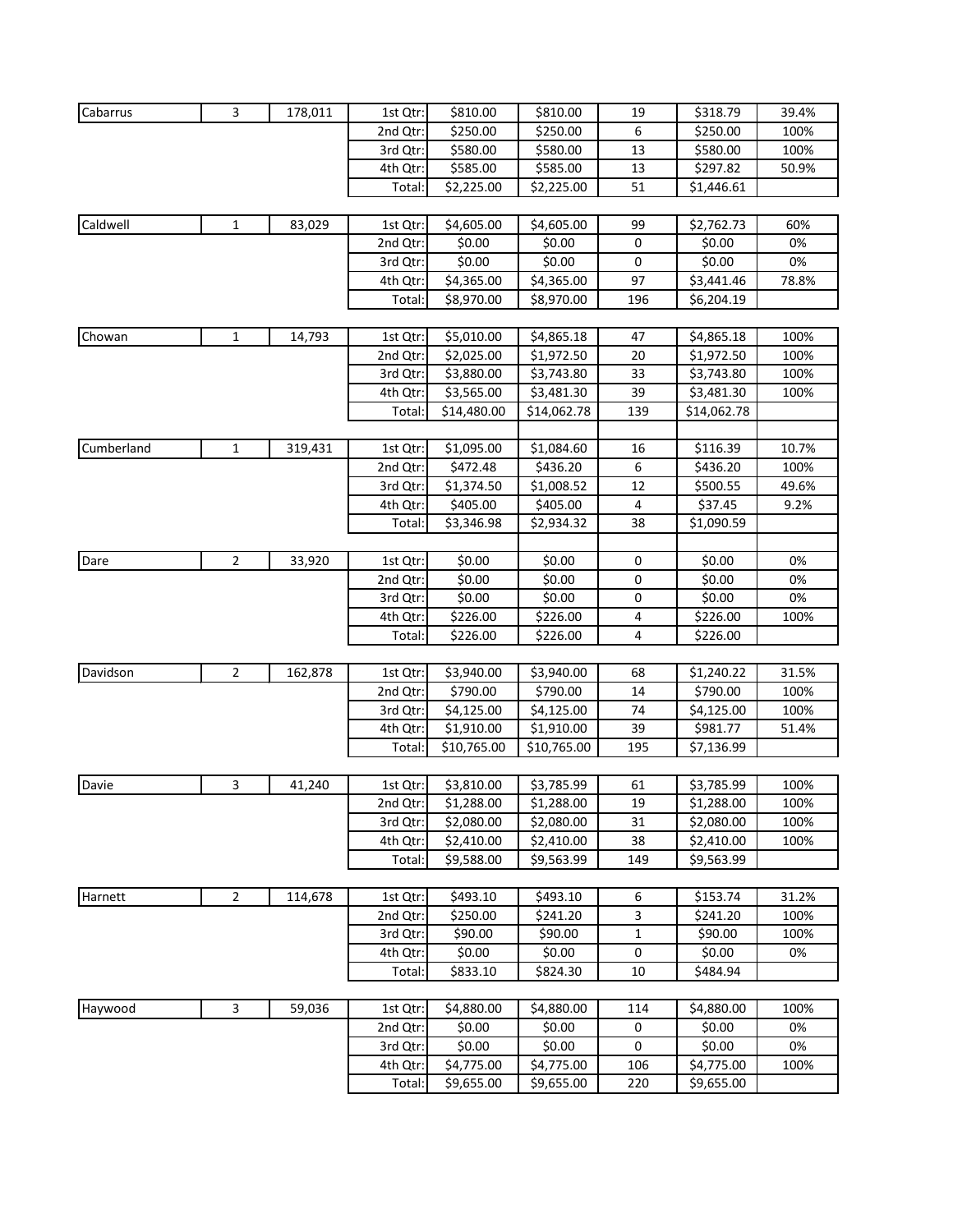| Madison  | $\overline{2}$ | 20,764  | 1st Qtr: | \$955.00    | \$955.00    | 29        | \$955.00    | 100%  |
|----------|----------------|---------|----------|-------------|-------------|-----------|-------------|-------|
|          |                |         | 2nd Qtr: | \$0.00      | \$0.00      | 0         | \$0.00      | 0%    |
|          |                |         | 3rd Qtr: | \$0.00      | \$0.00      | 0         | \$0.00      | 0%    |
|          |                |         | 4th Qtr: | \$2,175.00  | \$2,175.00  | 75        | \$2,175.00  | 100%  |
|          |                |         | Total:   | \$3,130.00  | \$3,130.00  | 104       | \$3,130.00  |       |
|          |                |         |          |             |             |           |             |       |
| Martin   | $\mathbf{1}$   | 24,505  | 1st Qtr: | \$5,438.11  | \$5,438.11  | 50        | \$4,724.80  | 86.9% |
|          |                |         | 2nd Qtr: | \$8,373.98  | \$8,372.99  | 74        | \$8,372.99  | 100%  |
|          |                |         | 3rd Qtr: | \$6,707.20  | \$6,707.20  | 57        | \$6,707.20  | 100%  |
|          |                |         | 4th Qtr: | \$6,469.99  | \$6,469.99  | 60        | \$6,469.99  | 100%  |
|          |                |         | Total:   | \$26,989.28 | \$26,988.29 | 241       | \$26,274.98 |       |
|          |                |         |          |             |             |           |             |       |
| McDowell | 2              | 44,996  | 1st Qtr: | \$3,851.31  | \$3,851.31  | 35        | \$2,314.86  | 60.1% |
|          |                |         | 2nd Qtr: | \$959.10    | \$959.10    | 7         | \$959.10    | 100%  |
|          |                |         | 3rd Qtr: | \$1,452.43  | \$1,452.43  | 12        | \$1,452.43  | 100%  |
|          |                |         | 4th Qtr: | \$1,296.96  | \$1,296.96  | 11        | \$1,001.84  | 77.2% |
|          |                |         | Total:   | \$7,559.80  | \$7,559.80  | 65        | \$5,728.23  |       |
|          |                |         |          |             |             |           |             |       |
| Moore    | 3              | 88,247  | 1st Qtr: | \$5,250.00  | \$5,250.00  | 102       | \$3,437.34  | 65.5% |
|          |                |         | 2nd Qtr: | \$0.00      | \$0.00      | $\pmb{0}$ | \$0.00      | 0%    |
|          |                |         | 3rd Qtr: | \$5,755.00  | \$5,734.20  | 100       | \$5,734.20  | 100%  |
|          |                |         | 4th Qtr: | \$4,930.00  | \$4,930.00  | 80        | \$3,723.98  | 75.5% |
|          |                |         | Total:   | \$15,935.00 | \$15,914.20 | 282       | \$12,895.52 |       |
|          |                |         |          |             |             |           |             |       |
| Orange   | 3              | 133,801 | 1st Qtr: | \$4,941.02  | \$4,941.02  | 55        | \$1,220.85  | 24.7% |
|          |                |         | 2nd Qtr: | \$2,679.60  | \$2,679.60  | 31        | \$2,679.60  | 100%  |
|          |                |         | 3rd Qtr: | \$3,970.00  | \$3,970.00  | 47        | \$3,970.00  | 100%  |
|          |                |         | 4th Qtr: | \$5,360.00  | \$5,360.00  | 67        | \$2,056.66  | 38.4% |
|          |                |         | Total:   | \$16,950.62 | \$16,950.62 | 200       | \$9,927.11  |       |
|          |                |         |          |             |             |           |             |       |
| Pitt     | $\mathbf{1}$   | 168,148 | 1st Qtr: | \$0.00      | \$0.00      | 0         | \$0.00      | 0%    |
|          |                |         | 2nd Qtr: | \$0.00      | \$0.00      | 0         | \$0.00      | 0%    |
|          |                |         | 3rd Qtr: | \$150.00    | \$150.00    | 2         | \$150.00    | 100%  |
|          |                |         | 4th Qtr: | \$250.00    | \$250.00    | 3         | \$51.54     | 20.6% |
|          |                |         | Total:   | \$400.00    | \$400.00    | 5         | \$201.54    |       |
|          |                |         |          |             |             |           |             |       |
| Polk     | $\overline{2}$ | 20,510  | 1st Qtr: | \$1,980.00  | \$1,980.00  | 29        | \$1,980.00  | 100%  |
|          |                |         | 2nd Qtr: | \$2,245.00  | \$2,245.00  | 32        | \$2,245.00  | 100%  |
|          |                |         | 3rd Qtr: | \$2,315.00  | \$2,315.00  | 36        | \$2,315.00  | 100%  |
|          |                |         | 4th Qtr: | \$3,100.00  | \$3,100.00  | 46        | \$3,100.00  | 100%  |
|          |                |         | Total:   | \$9,640.00  | \$9,640.00  | 143       | \$9,640.00  |       |
|          |                |         |          |             |             |           |             |       |
| Randolph | $\overline{2}$ | 147,752 | 1st Qtr: | \$2,410.00  | \$2,410.00  | 40        | \$838.64    | 34.8% |
|          |                |         | 2nd Qtr: | \$1,964.25  | \$1,964.25  | 32        | \$1,964.25  | 100%  |
|          |                |         | 3rd Qtr: | \$2,140.25  | \$2,140.25  | 39        | \$2,140.25  | 100%  |
|          |                |         | 4th Qtr: | \$2,232.50  | \$2,223.49  | 38        | \$1,100.58  | 49.5% |
|          |                |         | Total:   | \$8,747.00  | \$8,737.99  | 149       | \$6,043.72  |       |
|          |                |         |          |             |             |           |             |       |
| Richmond | $\mathbf{1}$   | 46,639  | 1st Qtr: | \$10,656.57 | \$10,656.57 | 107       | \$5,314.00  | 49.9% |
|          |                |         | 2nd Qtr: | \$3,912.33  | \$3,912.33  | 41        | \$3,912.33  | 100%  |
|          |                |         | 3rd Qtr: | \$8,515.42  | \$8,515.42  | 85        | \$8,515.42  | 100%  |
|          |                |         | 4th Qtr: | \$7,429.64  | \$7,429.64  | 76        | \$4,803.06  | 64.6% |
|          |                |         | Total:   | \$30,513.96 | \$30,513.96 | 309       | \$22,544.81 |       |
|          |                |         |          |             |             |           |             |       |
| Robeson* | 1              | 134,168 | 1st Qtr: | \$17,006.00 | \$16,985.95 | 166       | \$2,865.21  | 16.9% |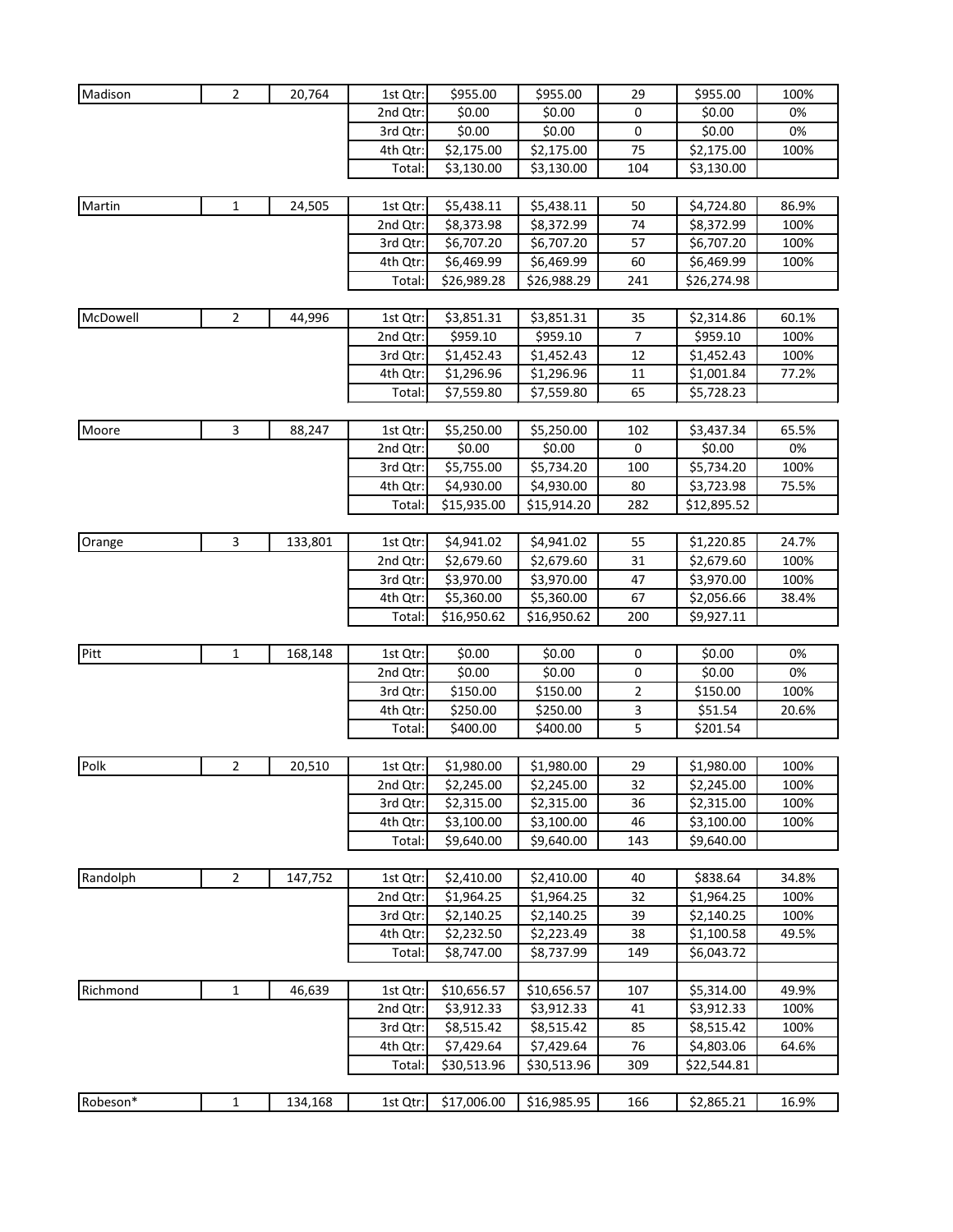|                  |                |        | 2nd Qtr: | \$17,536.50 | \$17,469.89 | 157            | \$17,469.89 | 100%  |
|------------------|----------------|--------|----------|-------------|-------------|----------------|-------------|-------|
|                  |                |        | 3rd Qtr: | \$19,475.50 | \$19,447.49 | 167            | \$16,424.04 | 84.5% |
|                  |                |        | 4th Qtr: | \$15,673.50 | \$15,646.86 | 141            | \$3,096.43  | 19.8% |
|                  |                |        | Total:   | \$69,691.50 | \$69,550.19 | 631            | \$39,855.57 |       |
|                  |                |        |          |             |             |                |             |       |
| Scotland         | 1              | 36,157 | 1st Qtr: | \$3,835.91  | \$3,835.91  | 36             | \$2,307.64  | 60.2% |
|                  |                |        | 2nd Qtr: | \$2,789.58  | \$2,789.58  | 24             | \$2,789.58  | 100%  |
|                  |                |        | 3rd Qtr: | \$6,135.98  | \$6,135.98  | 55             | \$6,135.98  | 100%  |
|                  |                |        | 4th Qtr: | \$4,744.84  | \$4,744.84  | 44             | \$3,585.99  | 75.6% |
|                  |                |        | Total:   | \$17,506.31 | \$17,506.31 | 159            | \$14,819.19 |       |
|                  |                |        |          |             |             |                |             |       |
| <b>Stokes</b>    | $\overline{2}$ | 47,401 | 1st Qtr: | \$3,262.00  | \$3,262.00  | 42             | \$2,634.18  | 80.8% |
|                  |                |        | 2nd Qtr: | \$1,282.00  | \$1,282.00  | 17             | \$1,282.00  | 100%  |
|                  |                |        | 3rd Qtr: | \$1,900.00  | \$1,900.00  | 27             | \$1,900.00  | 100%  |
|                  |                |        | 4th Qtr: | \$1,528.00  | \$1,528.00  | 23             | \$1,528.00  | 100%  |
|                  |                |        | Total:   | \$7,972.00  | \$7,972.00  | 109            | \$7,344.18  |       |
|                  |                |        |          |             |             |                |             |       |
| Swain            | 1              | 13,981 | 1st Qtr: | \$896.63    | \$896.63    | 7              | \$896.63    | 100%  |
|                  |                |        | 2nd Qtr: | \$529.51    | \$529.51    | 5              | \$529.51    | 100%  |
|                  |                |        | 3rd Qtr: | \$1,317.27  | \$1,317.27  | 12             | \$1,317.27  | 100%  |
|                  |                |        | 4th Qtr: | \$1,111.16  | \$1,111.16  | 10             | \$1,111.16  | 100%  |
|                  |                |        | Total:   | \$3,854.57  | \$3,854.57  | 34             | \$3,854.57  |       |
|                  |                |        |          |             |             |                |             |       |
| Tarboro, Town of | 1              | 11,315 | 1st Qtr: | \$0.00      | \$0.00      | 0              | \$0.00      | 0%    |
|                  |                |        |          |             |             |                |             |       |
|                  |                |        | 2nd Qtr: | \$288.00    | \$143.66    | $\mathbf{1}$   | \$143.66    | 100%  |
|                  |                |        | 3rd Qtr: | \$0.00      | \$0.00      | 0              | \$0.00      | 0%    |
|                  |                |        | 4th Qtr: | \$135.88    | \$135.88    | 1              | \$135.88    | 100%  |
|                  |                |        | Total:   | \$423.88    | \$279.54    | $\overline{2}$ | \$279.54    |       |
|                  |                |        |          |             |             |                |             |       |
| Vance            | 1              | 45,422 | 1st Qtr: | \$4,010.00  | \$4,010.00  | 60             | \$3,059.32  | 76.3% |
|                  |                |        | 2nd Qtr: | \$1,700.00  | \$1,700.00  | 24             | \$1,700.00  | 100%  |
|                  |                |        | 3rd Qtr: | \$6,190.00  | \$6,190.00  | 85             | \$6,190.00  | 100%  |
|                  |                |        | 4th Qtr: | \$5,636.00  | \$5,636.00  | 81             | \$5,251.17  | 93.2% |
|                  |                |        | Total:   | \$17,536.00 | \$17,536.00 | 250            | \$16,200.49 |       |
|                  |                |        |          |             |             |                |             |       |
| Warren           | 1              | 20,972 | 1st Qtr: | \$275.00    | \$275.00    | 3              | \$275.00    | 100%  |
|                  |                |        | 2nd Qtr: | \$400.00    | \$379.60    | 3              | \$379.60    | 100%  |
|                  |                |        | 3rd Qtr: | \$0.00      | \$0.00      | 0              | \$0.00      | 0%    |
|                  |                |        | 4th Qtr: | \$420.00    | \$411.20    | 4              | \$411.20    | 100%  |
|                  |                |        | Total:   | \$1,095.00  | \$1,065.80  | 10             | \$1,065.80  |       |
|                  |                |        |          |             |             |                |             |       |
| Wilkes           | 1              | 69,340 | 1st Qtr: | \$840.00    | \$840.00    | 21             | \$702.16    | 83.6% |
|                  |                |        | 2nd Qtr: | \$190.00    | \$190.00    | 5              | \$190.00    | 100%  |
|                  |                |        | 3rd Qtr: | \$680.00    | \$680.00    | 15             | \$680.00    | 100%  |
|                  |                |        | 4th Qtr: | \$1,280.00  | \$1,280.00  | 33             | \$1,280.00  | 100%  |
|                  |                |        | Total:   | \$2,990.00  | \$2,990.00  | 74             | \$2,852.16  |       |
|                  |                |        |          |             |             |                |             |       |
| Wilson           | 1              | 81,234 | 1st Qtr: | \$1,046.21  | \$1,016.17  | 12             | \$342.31    | 33.7% |
|                  |                |        | 2nd Qtr: | \$436.31    | \$436.31    | 4              | \$436.31    | 100%  |
|                  |                |        | 3rd Qtr: | \$338.60    | \$338.60    | 4              | \$338.60    | 100%  |
|                  |                |        | 4th Qtr: | \$1,359.44  | \$1,359.44  | 15             | \$545.53    | 40.1% |
|                  |                |        | Total:   | \$3,180.56  | \$3,150.52  | 35             | \$1,662.75  |       |
|                  |                |        |          |             |             |                |             |       |
| Yadkin           | $\overline{2}$ | 38,406 | 1st Qtr: | \$862.00    | \$862.00    | 10             | \$771.97    | 89.6% |
|                  |                |        | 2nd Qtr: | \$1,355.00  | \$1,355.00  | 17             | \$1,355.00  | 100%  |
|                  |                |        | 3rd Qtr: | \$2,114.00  | \$2,114.00  | 27             | \$2,114.00  | 100%  |
|                  |                |        |          |             |             |                |             |       |